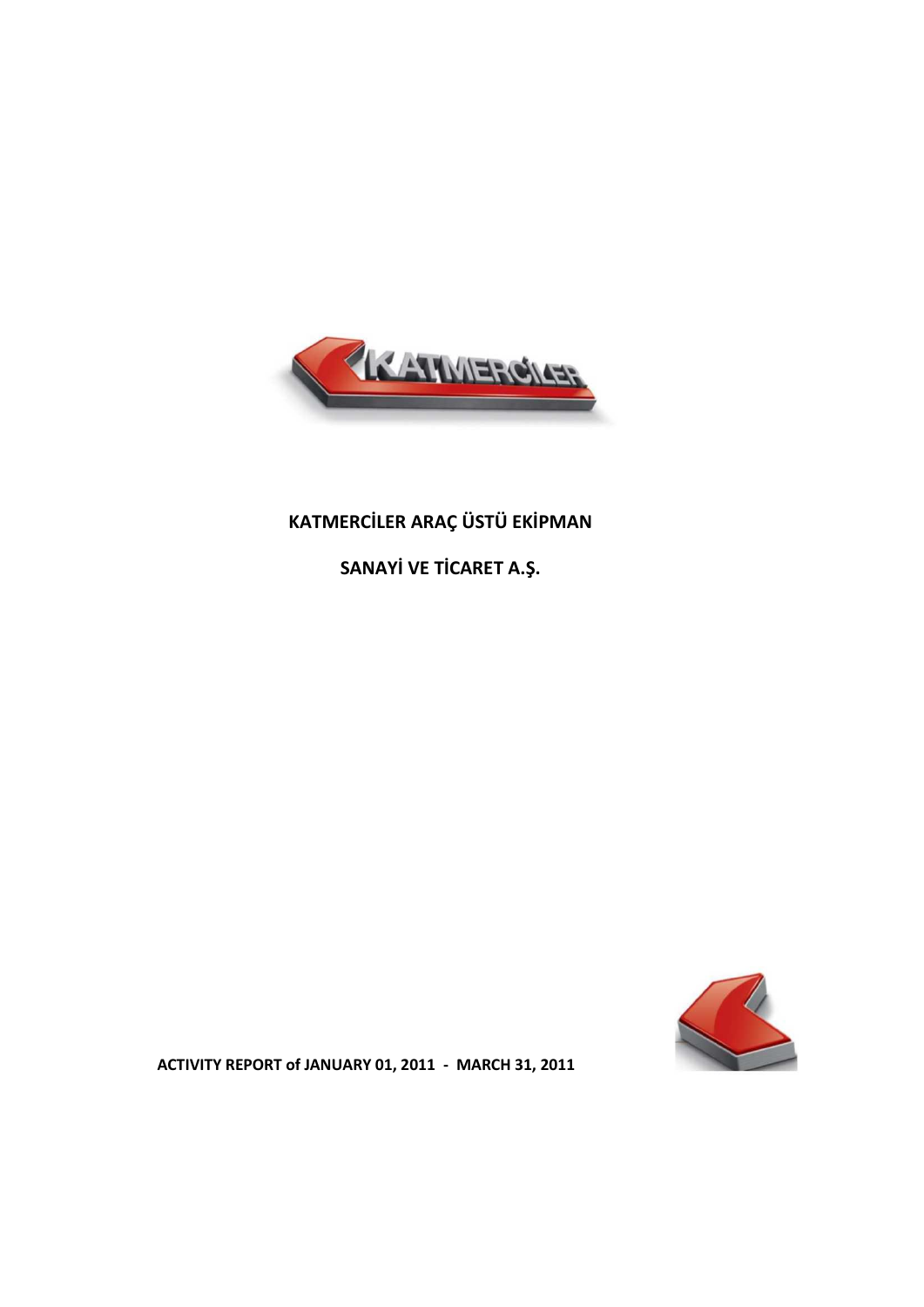# **SHAREHOLDING STRUCTURE and CAPITAL DISTRIBUTION**

Common Capital Stock **:** 12,500,000 TL

| <b>Shareholders</b> | <b>Share Amount (TL)</b> | %      |
|---------------------|--------------------------|--------|
| İsmail Katmerci     | 7,264,166.70             | 58.11  |
| Publicly-held Part  | 3,035,833.30             | 24.29  |
| Other               | 2,200,000.00             | 17.60  |
| <b>Grand Total</b>  | 12,500,000.00            | 100.00 |

Share with a par value of 35,833.30 TL owned by our investors who, by keeping the our Company's shares they have purchased in the initial public offer for a period of 90 days up to February 08, 2011, are qualified to be awarded with 5% shares based on the Bonus Share Incentive under the Initial Public Offering Incentives are passed to their accounts as of February 22, 2011.

# **CHARTER AMENDMENTS IN THE PERIOD AND THEIR GROUNDS**

No amendment has been made in the Charter between 01.01.2011 - 31.03.2011.

# **NATURE AND AMOUNT OF CAPITAL MARKET INSTRUMENTS ISSUED IN THE PERIOD**

Katmerciler has not issued any capital market instrument in the period of 01.01.2011 – 31.03.2011.

# **MEMBERS TO BOARDS OF DIRECTORS AND SUPERVISORS**

Elections for members to Boards of Directors and Supervisors are carried out by General Assembly pursuant to our Company Charter, Turkish Code of Commerce, and relevant regulations. 2010 Regular General Assembly of the Company was held on 11.05.2011.

# **a) Board of Directors and Supervisors :**

Members to the Boards of Directors and Supervisors, elected in our Company's General Assembly dated 11.05.2011, are as follows.

| <b>Board of Directors</b> | <b>Function</b>                                     | Date of           | Date of             |
|---------------------------|-----------------------------------------------------|-------------------|---------------------|
|                           |                                                     | <b>Function</b>   | <b>Function End</b> |
|                           |                                                     | <b>Commenceme</b> |                     |
|                           |                                                     | nt                |                     |
| Mehmet Katmerci           | Chairman to Board of Directors, General<br>Director | 11.05.2011        | 11.05.2012          |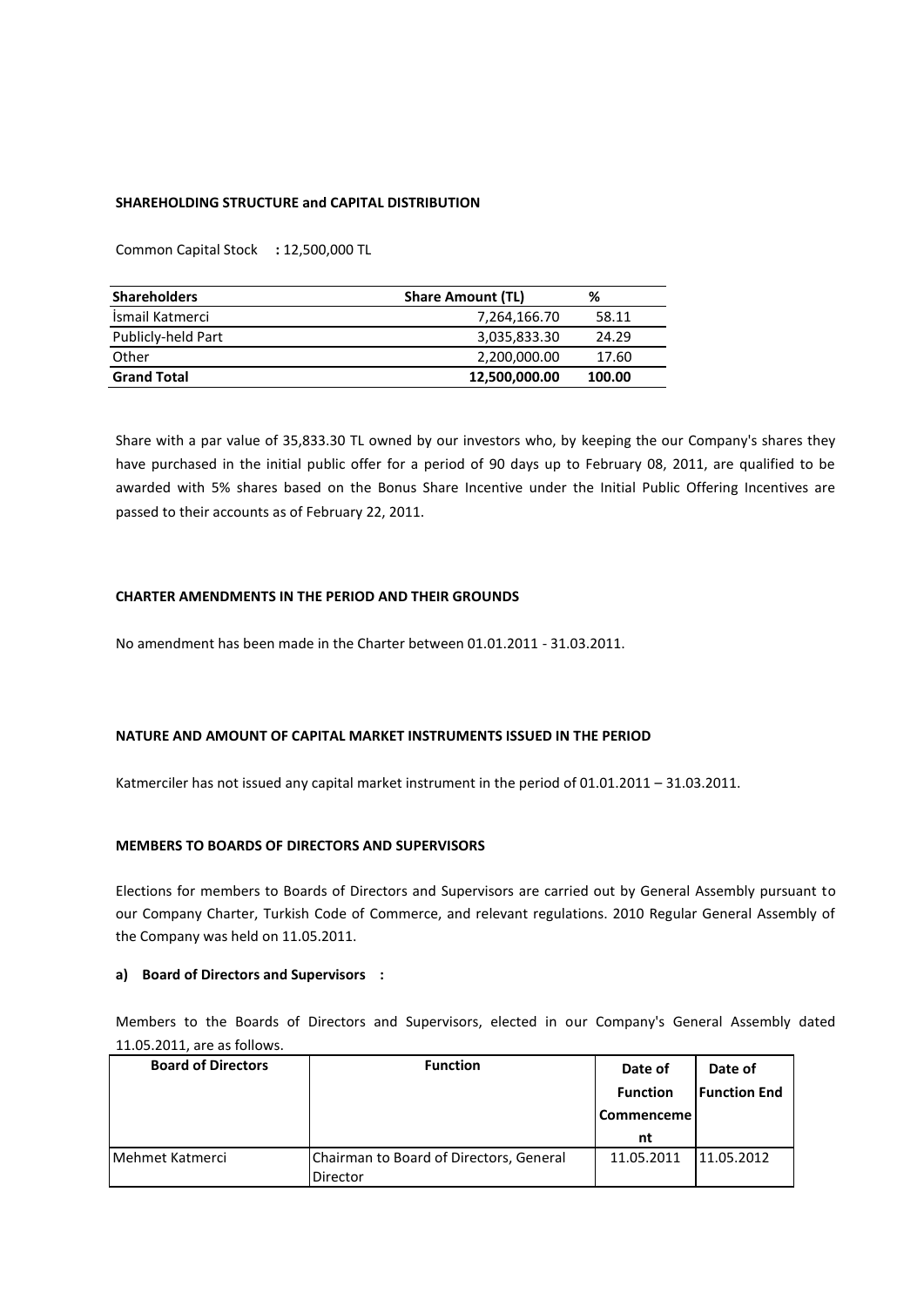| <b>Furkan Katmerci</b> | Deputy Chairman of Board of Directors | 11.05.2011   11.05.2012 |  |
|------------------------|---------------------------------------|-------------------------|--|
| Havva Katmerci         | Member to Board of Directors          | 11.05.2011   11.05.2012 |  |

| <b>Board of Supervisors</b> | <b>Function</b>                | Date of          | Date of             |
|-----------------------------|--------------------------------|------------------|---------------------|
|                             |                                | <b>Function</b>  | <b>Function End</b> |
|                             |                                | <b>Commencem</b> |                     |
|                             |                                | ent              |                     |
| Osman Gürbüz Özkara         | Member to Board of Supervisors | 11.05.2011       | 11.05.2012          |
| Erkan Gül                   | Member to Board of Supervisors | 11.05.2011       | 11.05.2012          |

# **Competences and Responsibilities of Members to Board of Directors and Supervisors**

Competences and responsibilities of Members to Board of Directors are regulated in Articles 10, 16, and 17 of Company Charter.

Articles 21 and 22 of the Company Charter regulate duties, competences, and responsibilities of the members to Supervisory Board.

# **b) Committee Responsible for Supervision**

Members to the Committee Responsible for Supervision consist of Furkan Katmerci, Deputy Chairman of Board of Directors, and Havva Katmerci, Member to Board of Directors, who are not executive members.

The committee responsible for supervision shall provide support to the board of directors in order to ensure supervision of publicizing the accounting system and financial data of the company and of operation and effectiveness of the internal control system.

# **c) Changes in Top Management throughout the Year and Details of Currently Functioning Managers**

No changes took place in the management of our company within this period. Our managers are as follows:

| <b>NAME-SURNAME</b> | <b>TITLE</b>                                        | <b>PROFESSION</b>           | <b>PROFESSIONA</b> |
|---------------------|-----------------------------------------------------|-----------------------------|--------------------|
|                     |                                                     |                             | <b>LEXPERIENCE</b> |
| Mehmet Katmerci     | Chairman to Board of Directors, General<br>Director | <b>Businessman</b>          | 18 Years           |
| Gökmen Ölçer        | Financial Affairs Coordinator                       | <b>Financial</b><br>Advisor | 18 Years           |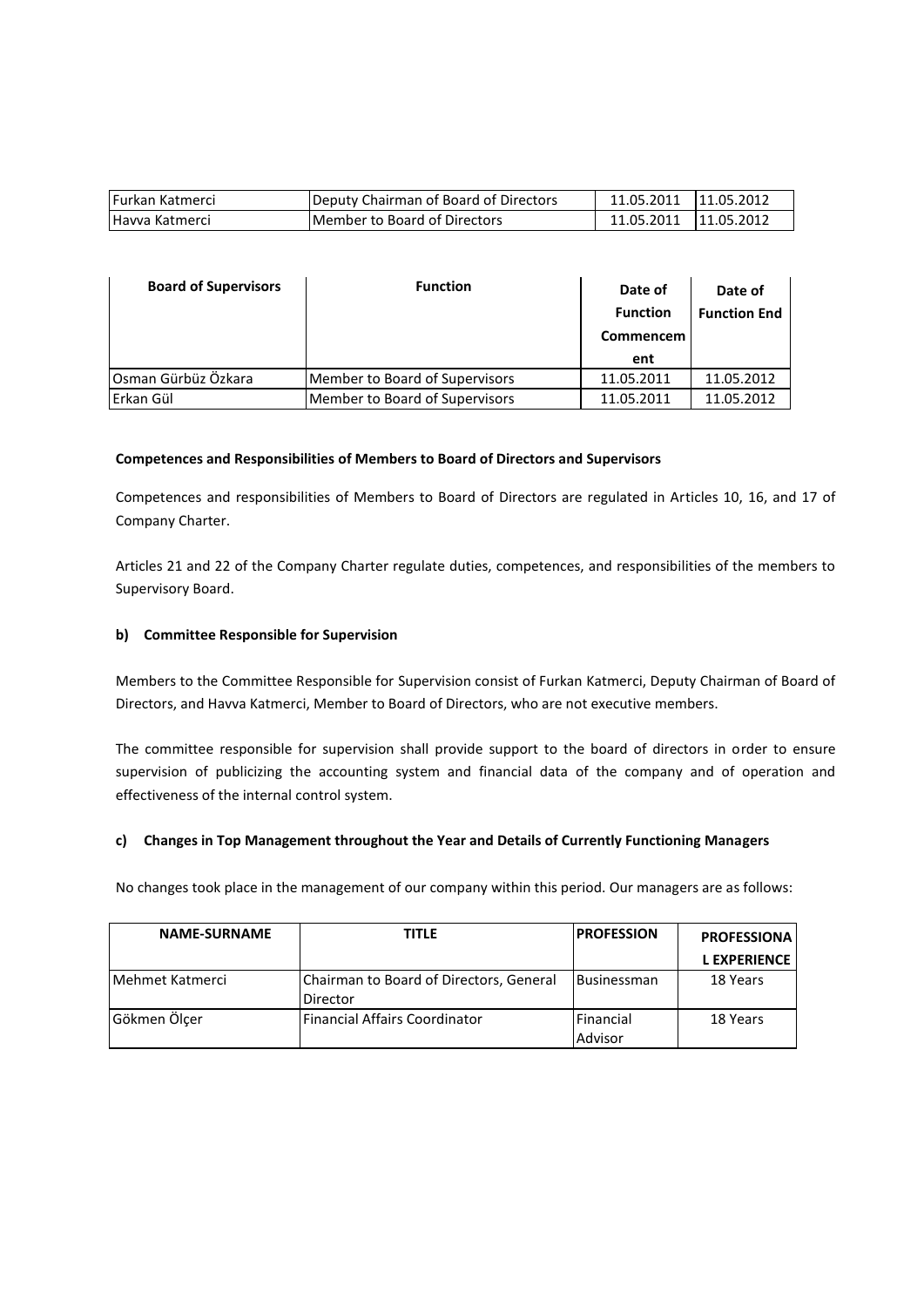# **KATMERCİLER ARAÇ ÜSTÜ EKİPMAN SANAYİ VE TİCARET A.Ş. ACTIVITY REPORT of JANUARY 1 - MARCH 31, 2011**

# **SECTOR OF ACTIVITY OF THE COMPANY AND ITS POSITION IN THE SECTOR**

In the first three months of 2011 total export was 5 billion USD, out of which 3 billion USD was for Automotive Main Industry Export and 2 billion USD was for Supplier Industry Export.

Compared to the same period of 2010, Main Industry export increased by 3& and Supplier Industry Export increased by 29%. Total export of the industry has increased by 12% compared to the same period of 2010. (TAYSAD)

On-board Equipment Sector, in which our Company is active, is considered as a Sub-sector of Automotive Supplier Industry.

Domestic and foreign production and sales figures of our company are statistically included in the automotive supplier industry figures.

| <b>AUTOMOTIVE SUPPLIER INDUSTRY EXPORT</b> |                                                   |                |  |  |
|--------------------------------------------|---------------------------------------------------|----------------|--|--|
|                                            | <b>USD</b>                                        |                |  |  |
|                                            | January 31 - March 31,<br>January 31 - Wednesday, |                |  |  |
|                                            | 2011                                              | March 31, 2010 |  |  |
| Turkey                                     | 2,027,321,302                                     | 1,570,960,507  |  |  |
| Katmerciler                                | 4,016,523                                         | 4,646,960      |  |  |
| Share of Katmerciler                       | 0.20%                                             | 0.29%          |  |  |

*Source: TİM ([www.tim.org.tr\)](http://www.tim.org.tr/)*

# **PRODUCTION and CAPACITY**

|                      | January 01 - March 31, 2011 |                   | January 01 - March 31, 2010 |                 |                   |             |
|----------------------|-----------------------------|-------------------|-----------------------------|-----------------|-------------------|-------------|
|                      | <b>CAPACITY</b>             | <b>PRODUCTION</b> | <b>RoCU %</b>               | <b>CAPACITY</b> | <b>PRODUCTION</b> | <b>RoCU</b> |
|                      | <b>QUANTITY</b>             | <b>QUANTITY</b>   |                             | <b>QUANTITY</b> | <b>QUANTITY</b>   | %           |
| Garbage              | 47                          | 153               | 326                         | 47              | 73                | 155         |
| Firefighting         | 173                         | 16                | 9                           | 173             | 49                | 28          |
| Tipper               | 72                          | 4                 | 6                           | 72              | 134               | 187         |
| Jetting and Cleaning | 24                          | 3                 | 13                          | 24              |                   |             |
| Vacuum               | 18                          | 12                | 69                          | 18              |                   | 6           |
| Tanker               | 69                          | 11                | 16                          | 69              | 82                | 120         |
| Sweeper              | 3                           | 8                 | 267                         | 3               |                   |             |
| <b>Trailer</b>       | 8                           |                   | $\overline{\phantom{a}}$    | 8               |                   |             |
| Other                | 22                          | 21                | 97                          | 22              | 5.                | 23          |
| General RoCU (%)     |                             |                   | 53%                         |                 |                   | 79%         |

The Rate of Capacity Utilization of our Company in the period of January 01 - March 31, 2011 has been realized as 53%, corresponding to an equipment production of 228 items.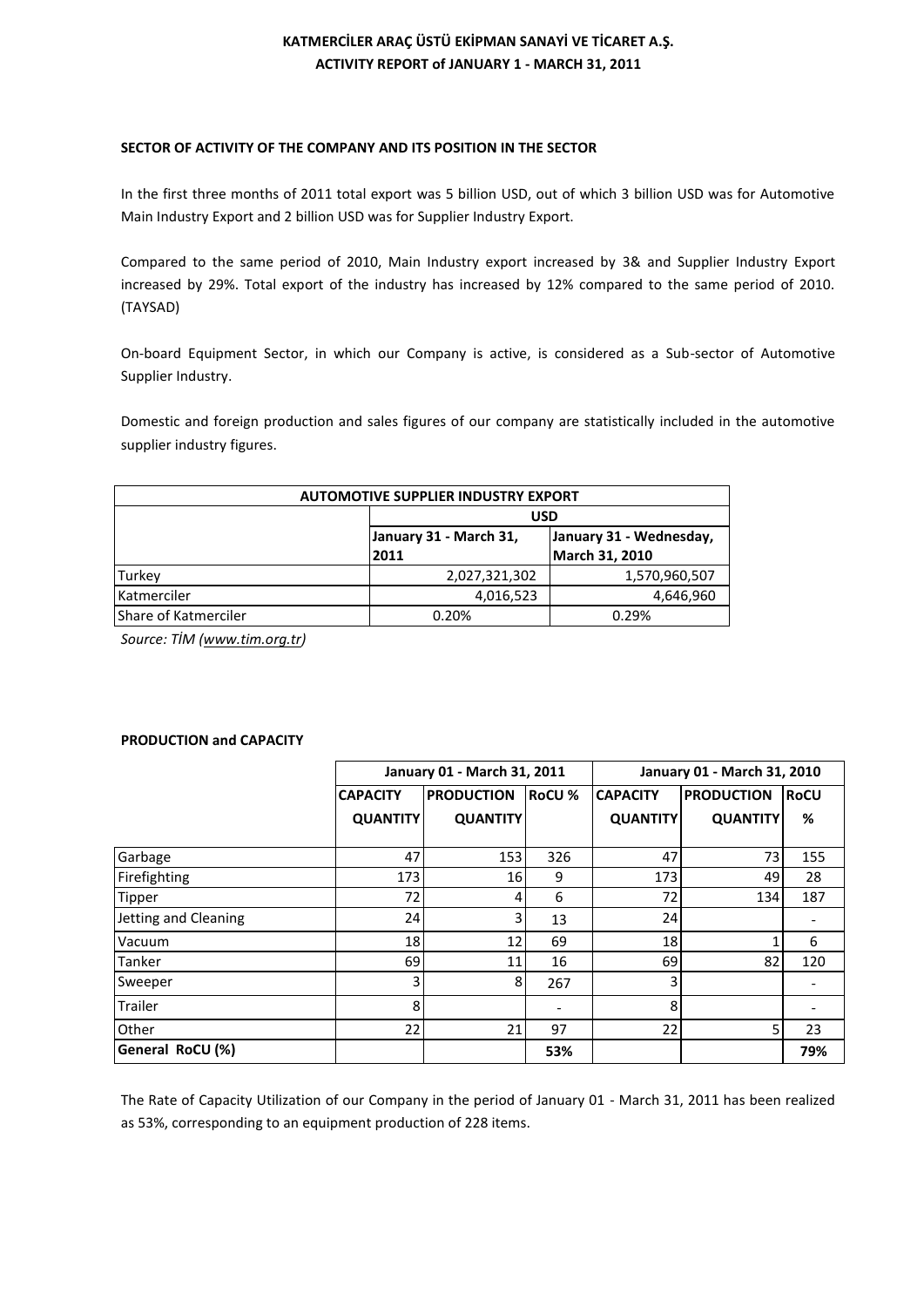# **SALES AND ANNUAL PERFORMANCE OF**

|                                                     | (Not subject to<br><b>Independent Audit)</b> | (Not subject to<br><b>Independent Audit)</b> |
|-----------------------------------------------------|----------------------------------------------|----------------------------------------------|
|                                                     | <b>Current Period</b>                        | <b>Previous Period</b>                       |
| (TL)                                                | March 31, 2011                               | <b>Wednesday, March</b>                      |
|                                                     |                                              | 31, 2010                                     |
| Income from Sales                                   | 13,043,175                                   | 16,617,335                                   |
| <b>Business Income</b>                              | 2,697,045                                    | 3,687,223                                    |
| Pre-tax Profit                                      | 2,593,228                                    | 3,870,673                                    |
| Net Profit of Period                                | 2,005,450                                    | 2,991,803                                    |
| Depreciation Interest and Pre-tax<br>Income (FAVÖK) | 2,798,618                                    | 3,767,587                                    |
| Earnings per share                                  | 0.16                                         | 0.85                                         |

# **COMPANY Brief Income Statement**

| <b>QUANTITIES SOLD</b> |     | 01 January - 31 March 2011 01 January - 31 March 2010 |
|------------------------|-----|-------------------------------------------------------|
| Garbage                | 144 | 73                                                    |
| Firefighting           | 12  | 49                                                    |
| <b>Tipper</b>          | 4   | 134                                                   |
| Jetting and Cleaning   | 3   |                                                       |
| Vacuum                 | 9   | 1                                                     |
| Tanker                 |     | 82                                                    |
| Sweeper                | 8   |                                                       |
| Other                  | 21  | 5                                                     |
| <b>Total</b>           | 208 | 344                                                   |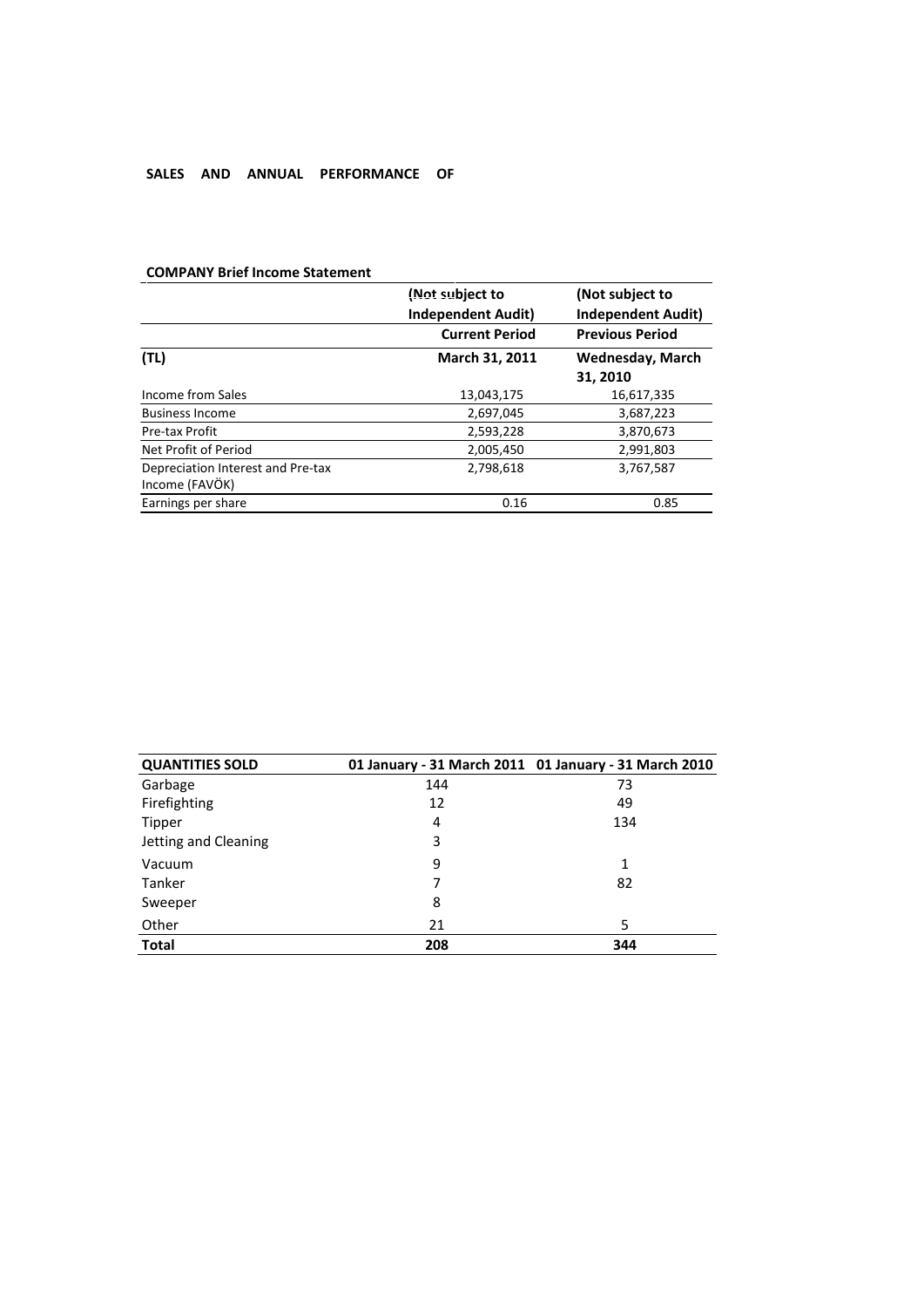|                               | (Not subject to<br>Independent<br>Audit) | (Not subject to<br>Independent<br>Audit) |
|-------------------------------|------------------------------------------|------------------------------------------|
|                               | <b>Current Period</b>                    | <b>Previous Period</b>                   |
| (TL)                          |                                          | Friday, December 31,                     |
|                               | March 31, 2011                           | 2010                                     |
| <b>Current Assets</b>         | 39,949,188                               | 38,947,047                               |
| <b>Fixed Assets</b>           | 21,604,727                               | 20,602,676                               |
| <b>Total Assets</b>           | 61,553,915                               | 59,549,723                               |
| <b>Short term Liabilities</b> | 22,952,453                               | 24,609,672                               |
| Long term Liabilities         | 9,433,878                                | 8,466,208                                |
| Equity                        | 29,167,584                               | 26,473,844                               |
| <b>Total Liabilities</b>      | 61,553,915                               | 59,549,723                               |

# **STATUS OF BENEFITING DEVELOPMENTS AND INCENTIVES IN INVESTMENT**

#### R&D Activities

The company has applied to TUBITAK Technology and Innovation Support Programs Department on 31.03.2011 to utilize incentive support for realized 190,000 TL part of the 45 m Telescopic Boom Ladder Development Project.

#### Investments

Regarding our new investment activity which we have announced on 01.03.2011 through Public Informative Platform, an expense of 221,980 TL has been made in the period of 01.01.2011 – 31.03.2011.

# **DIVIDEND POLICY**

Based on Board of Directors Resolution number 2011/12 dated 25.02.2011, the dividend distribution policy of our company for 2010 and following years has been laid down and the issue is shared with the shareholders in 2010 Regular General Assembly held on 11.05.2011.

Principles on dividend distribution are regulated in Article 34, "Determining and Distribution of Profit" of the Company Charter, in accordance with relevant provisions of Turkish Code of Commerce and Capital Market Law. **SOURCES OF FINANCING AND RISK MANAGEMENT POLICIES**

Explanations on financing and risk management policies of our Company are stated in the footnote number 38 of Interim Period Financial Reports dated 31.03.2011.

**Brief**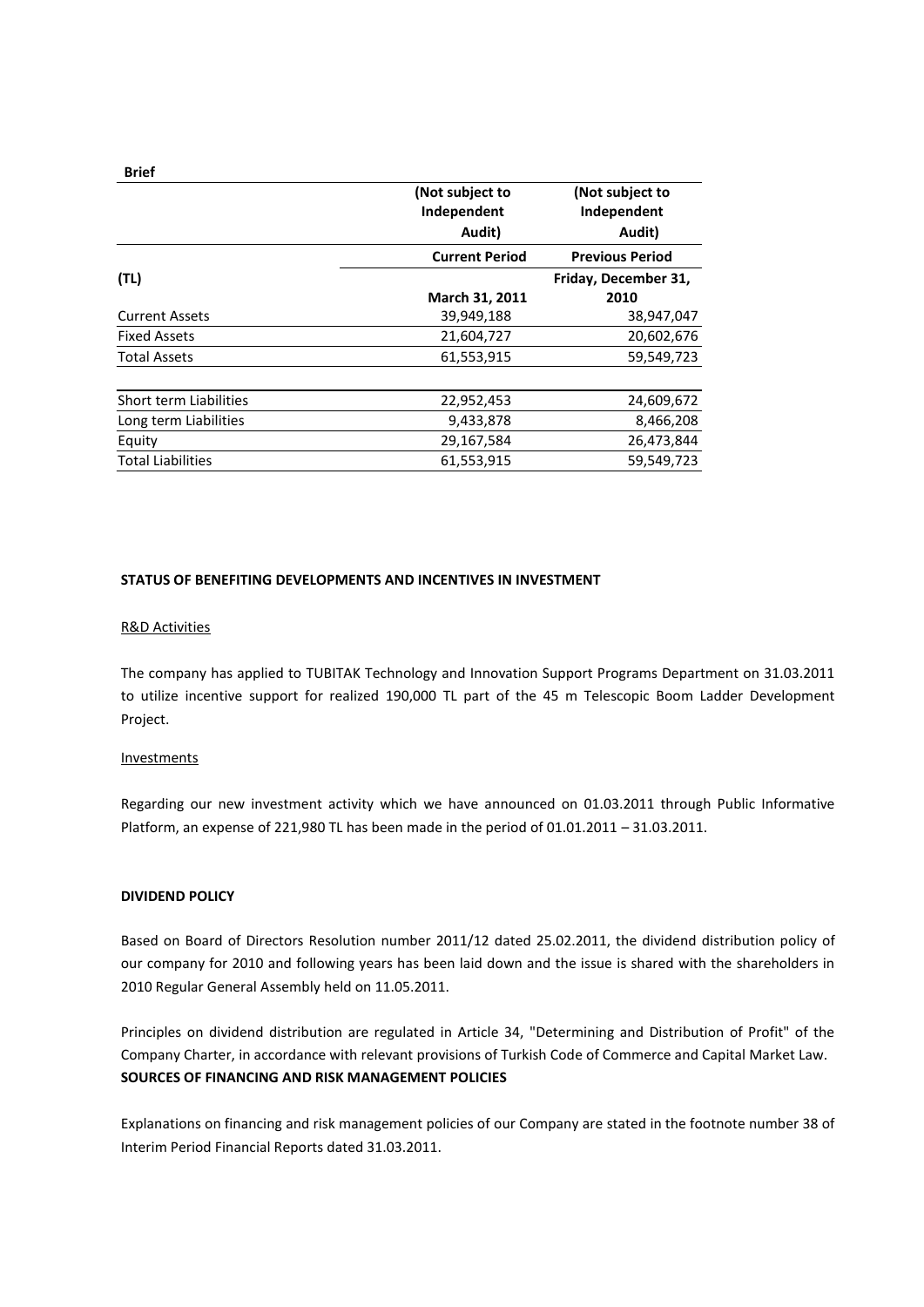#### **PREVISIONS ON COMPANY DEVELOPMENT**

Our company will continue R&D investments in 2011 towards the strategic targets and shall accelerate efforts for branding and institutionalization. With such developments our Company is anticipating to continue to be the most profitable company in the sector, by maintaining high level of profitability also in 2011, thanks to its capacity to offer innovative products.

# **PERSONNEL AND WORKER MOVEMENTS, RIGHTS AND BENEFITS OFFERED TO EMPLOYEES**

Number of our personnel members as of 31.03.2011 is 231 employees in total, out of which 48 employees are members of administrative personnel and 183 are members of blue collar personnel.

# **DONATIONS**

Total amount of donations and aids made by the Company in Turkey in the period of 01.01.2011 – 31.03.2011 is 200 TL. (31.12.2010 : 14,075 TL)

# **ORGANIZATIONS OUT OF HEADQUARTERS**

There are no organizations out of headquarters.

# **INFORMATION ON PARTNERSHIPS SUBJECT TO CONSOLIDATION**

Main areas of activity of companies included in the consolidation and ratios of partnership of the Parent Company in the companies are as follows:

|                                                                                                            |                         | Group's Share of Partnership (%) |                   |
|------------------------------------------------------------------------------------------------------------|-------------------------|----------------------------------|-------------------|
| <b>Subsidiaries</b>                                                                                        | <b>Area of Activity</b> | December 31, 2010                | December 31, 2009 |
| Katmerciler Profil Sanayi ve Ticaret A.Ş                                                                   | Painting workmanship    | 93,33                            | 93,33             |
| Isıpan Otomotiv ve Üst Ekipman Metal                                                                       |                         |                                  |                   |
| Makine San. ve Tic.A.S                                                                                     | Welding workmanship     | 89.00                            |                   |
| Consolidation took place in the body of Katmerciler Araç Üstü Ekipman Sanayi ve Ticaret A.Ş., which is the |                         |                                  |                   |

parent company.

Accounting policies applied by companies included in the consolidation is brought in harmony with the accounting policies of the Parent Company. All transaction, balances, income and expenses in the group are eliminated in the consolidation.

# **COMPANY DISCLOSURE POLICY**